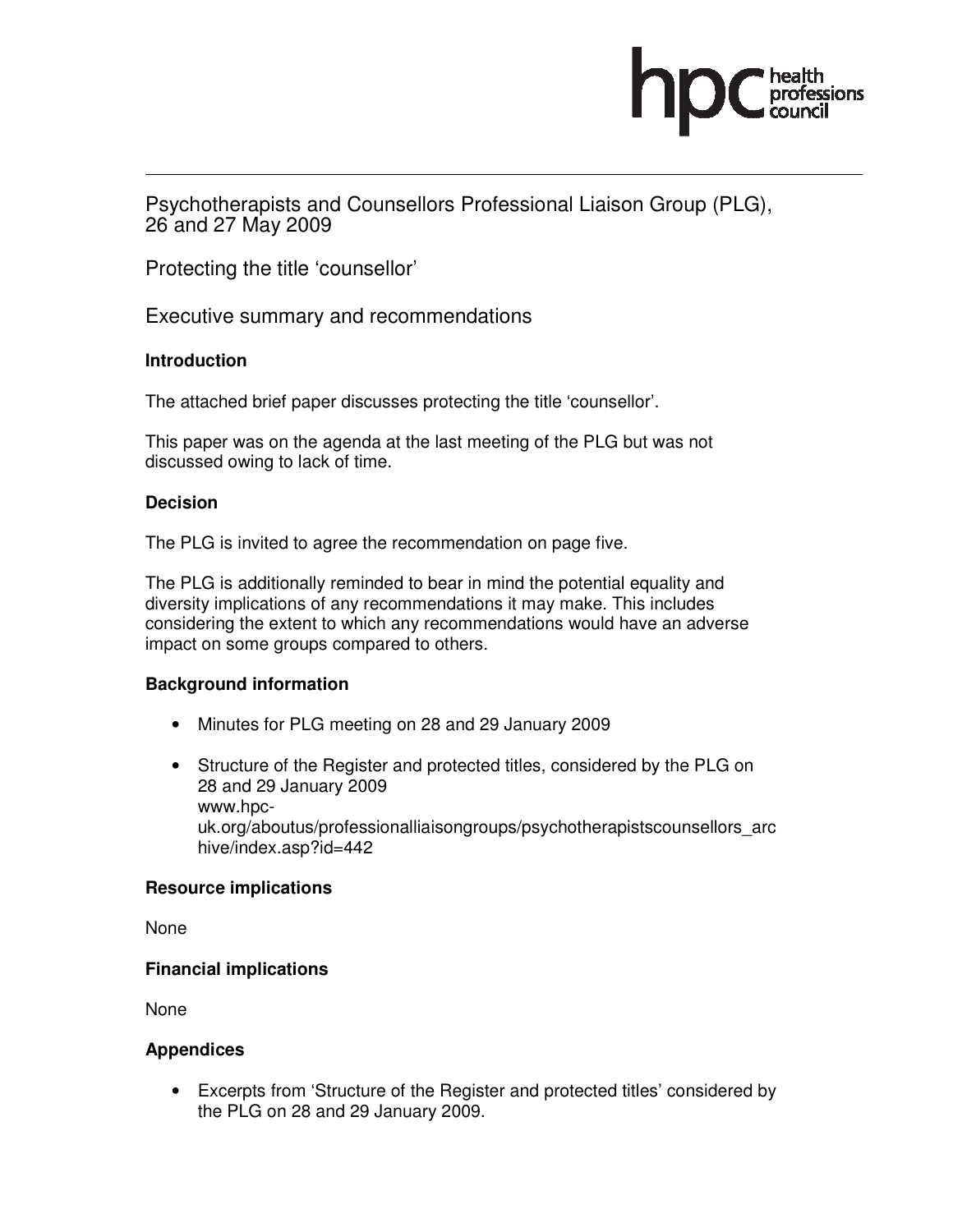**Date of paper**  18 May 2009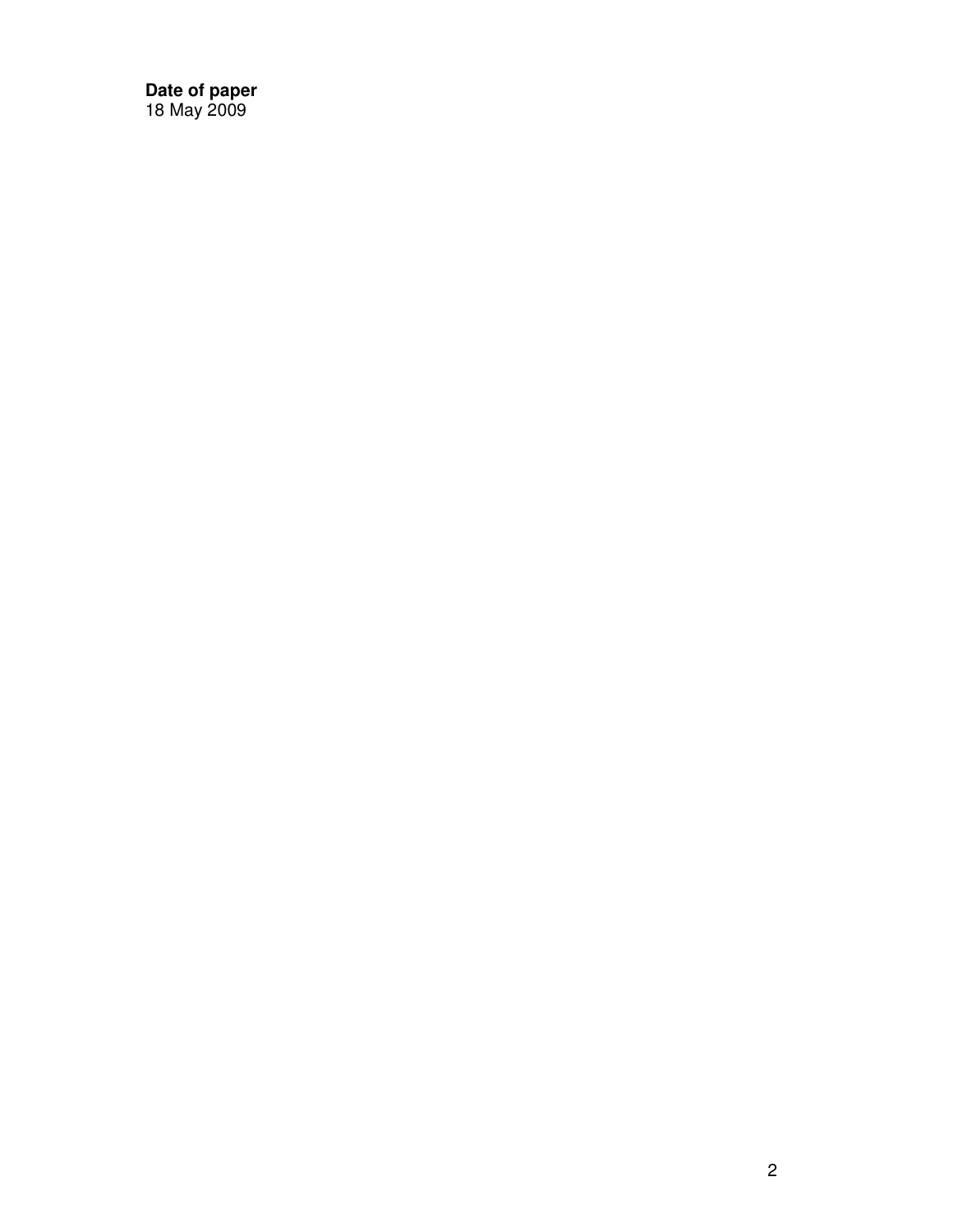# **Protecting the title 'counsellor'**

### **Introduction**

At its meeting on 28 and 29 January 2009, the Group discussed whether it would be possible to protect the title 'counsellor' or whether it would only be possible to protect this title as part of an adjectival title.

The Group agreed that the 'stem' title 'counsellor' should be protected if possible, as it was widely used by a large number of practitioners and widely understood by the public. The Group agreed that, if it was not possible to protect the title 'counsellor', without an adjective, 'registered counsellor' might be protected instead, but that this should be the subject of further discussion.

### **Call for Ideas**

A number of arguments were put forward in the Call for Ideas for and against protecting the title 'counsellor'

The arguments for protecting the title 'counsellor' included:

- The title has wide currency and is used by a large number of practitioners.
- The title is readily recognised and understood by members of the public.
- The title is not widely used outside of therapeutic settings.
- If the title 'counsellor' was not protected this would mean that a significant number of practitioners would not need to register and might choose not to.

The arguments against protecting the title 'counsellor' / for protecting 'counsellor' as part of an adjectival title included:

- The title is often misunderstood and is in use outside of therapeutic settings.
- The title cannot be protected because of its use outside of therapeutic settings.
- Adjectival titles suggested in the Call for Ideas / discussed in the last meeting included therapeutic counsellor; psychotherapeutic counsellor; and registered counsellor.

Excerpts relevant to this topic from the paper considered by the Group at its meeting on 28 and 29 January 2009 are included as an appendix to this paper.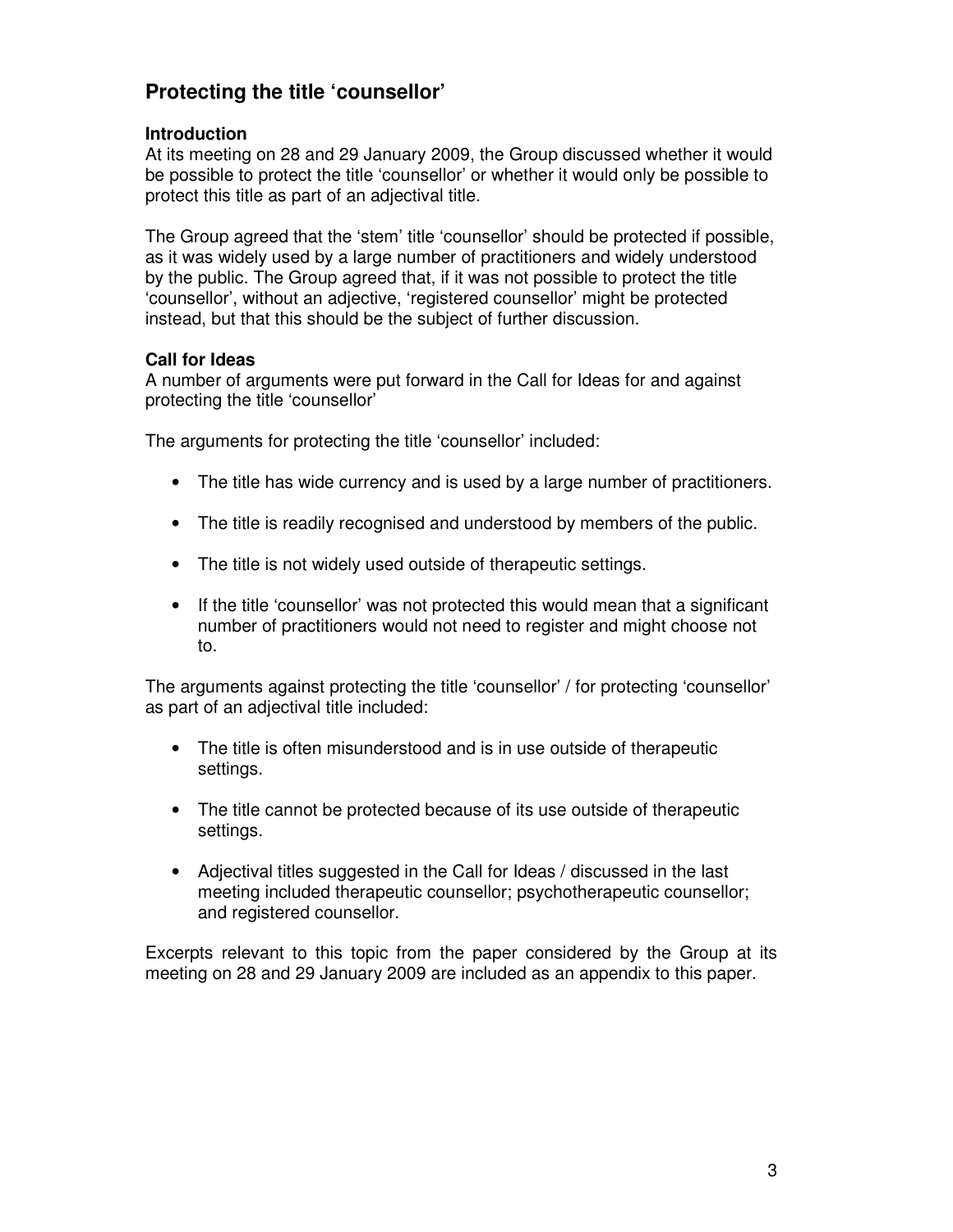#### **Use of the title 'outside of therapeutic settings'**

In the Call for Ideas we asked whether it would be possible to protect the title 'counsellor' or whether it was so widely in use 'outside of therapeutic settings' that it could only be protected as part of an adjectival title.

It is difficult to assess the extent to which the title is used by those outside of the field it is sought to regulate, although there are some examples. In their response, the British Association for Counselling and Psychotherapy (BACP) cited the example of 'debt counsellors'.

Another group are 'genetic counsellors', who provide information and support to individuals and families about genetic conditions. These practitioners often come from a medical or nursing background, although some direct entry exists, and consider their area of work to be very different from 'counselling'.

The paper considered by the Group on 28 and 29 January 2009, said: '…it is important to consider the extent to which any proposed protected title is in use by the profession being regulated; by other regulated …professionals; and by others who undertake work in areas that it is not intended to regulate. Protecting a title that it also in use by individuals outside of health, wellbeing or therapeutic interventions and contexts may have the potential to criminalise the behaviour of those who it has not been the intention to regulate'.

#### **Legal advice**

The HPC Executive has discussed this issue with the HPC Solicitor and Parliamentary Agent, with a view to finding a way in which this title might be protected.

Article 39 of the Health Professions Order 2001 sets out a number of offences relating to the misuse of protected titles. Advice received by the HPC Solicitor and Parliamentary Agent is that the title 'counsellor' might be able to be protected without a preceding adjective if Article 39 was amended in some way in order to more clearly specify the circumstances in which misuse of the title would occur. This might be achieved by 'defining' in some way the area of activity of those that it is sought to regulate. For example:

[without being registered]

#### 'A person commits an offence if, with intention to deceive, they use the title 'counsellor' in connection with the [following activities...]'

Such an approach might ensure that those who use the title in connection with other activities, normally as part of an adjectival title, e.g. 'debt counsellor', 'genetic counsellor' would not be disadvantaged by regulation. This would also ensure that the misuse of 'counsellor' in connection with 'therapeutic activities' could be prevented.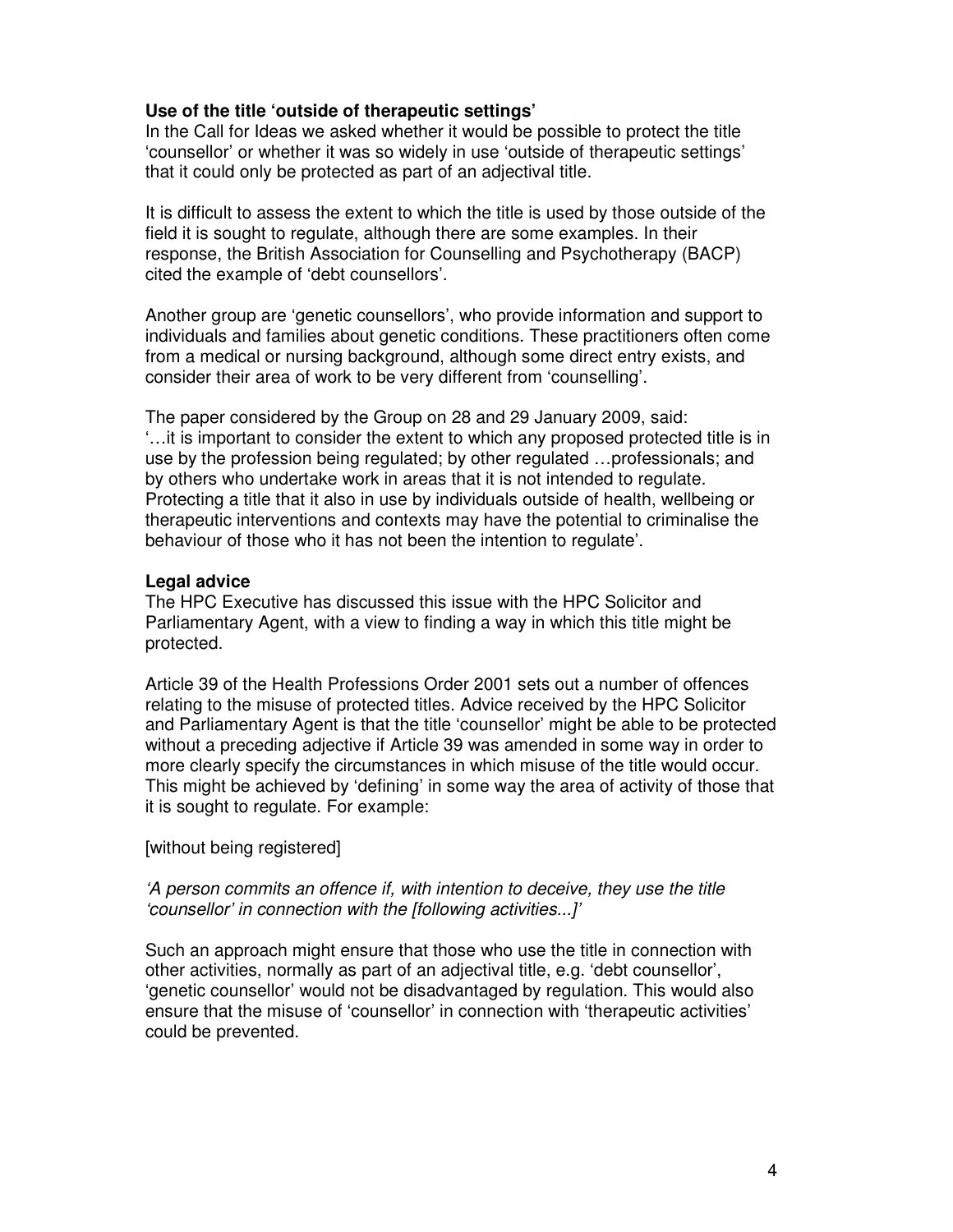From looking at some definitions put forward for 'counselling' the following are commonly used words and phrases to denote the sphere of professional activity:

- Advice
- Therapy
- Psychological therapy
- Wellbeing
- Therapeutic
- Facilitating change
- Psychological or emotional problems

One possible option might be:

[without being registered]

'A person commits an offence if, with intention to deceive, they use the title 'counsellor' in connection with the provision of psychotherapeutic services'

The term 'psychotherapeutic services' might then be defined in a schedule to the Health Professions Order 2001. It is important to note that this approach would not amount to 'protection of function'.

The Group is invited to discuss and make suggestions about how such an amendment might be framed in order that it could flexibly ensure that misuse of the protected title could be dealt with. The Group's work in putting together standards of proficiency may be useful here, and this might also be the subject of a question in the HPC consultation on the regulation proposals.

As this would directly concern the detail of legislation, this is likely to be topic that would, in any event, be the subject of discussion between the HPC, the profession and the Department of Health in the stages of preparing the legislation necessary to introduce statutory regulation. Therefore, it may be at this stage that the Group's recommendations indicate the broad approach but that further work and discussion would be necessary about the exact wording of such a provision.

#### **Alternatives**

Although discussion with the HPC Solicitor and Parliamentary Agent has suggested a possible way of protecting 'counsellor', the final decision about whether this would be feasible in terms of regulation rests with the Department of Health. A key consideration for the Department of Health would be the impact of such a proposal upon those who is not sought to regulate, and whether it is feasible to formulate legislation in clear terms that would mitigate against any such impact.

As such, the Group is invited to recommend an alternative adjectival title or titles, should protecting the 'stem title' not be considered feasible. At the meeting on 28 and 29 January 2009, the titles suggested in the Call for Ideas, as well as the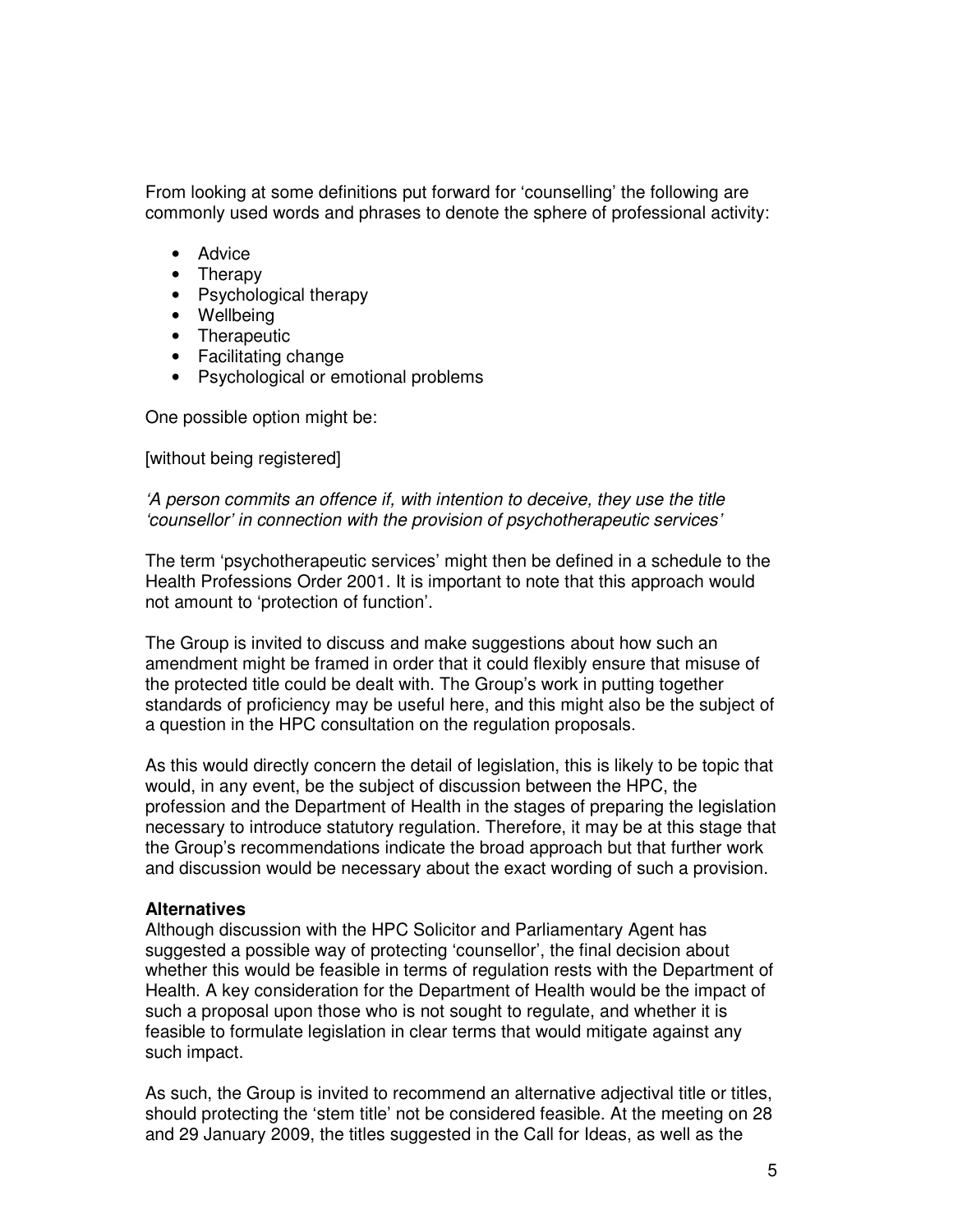suggestion of 'registered counsellor', were discussed, but no clear agreement was reached. The Group is invited to discuss and make recommendations about the alternative protected adjectival title(s) should it not be considered possible to protect 'counsellor' on its own.

#### **Decision**

The PLG is invited to discuss possible wording or possible sources that might be referred to, to assist in describing the circumstances in which misuse of the title 'counsellor' would occur.

The PLG is further invited to discuss and make recommendations about alternative protected adjectival title(s) should it not be considered possible to protect 'counsellor' on its own.

In light of this paper, the discussion points above and the Group's previous discussion, the PLG is invited to discuss and agree the following recommendations:

- The Group strongly recommends that the title 'counsellor' should be protected on the basis that it is used by a large number of practitioners; it is well understood by members of the public; and that a failure to protect this title would risk large scale evasion of regulation and therefore harm the level of public protection.
- The Group recognises that the title is sometimes used by other groups outside of therapeutic interventions (e.g. debt counsellors). However, the Group believes that it is essential that this title should be protected and recommends that this might be achieved by amending Article 39 of the Health Professions Order 2001 to specify the circumstances in which misuse of the title would occur.
- In the event that the Department of Health considers that it would not be possible to protect the stem 'counsellor' without it being part of an adjectival title, the Group recommends that the following title(s) [titles to be added here in light of the Group's discussion] would be suitable alternatives. However, such an approach would mean that 'counsellor' on its own could be continued to be used by those who are not registered and this raises concerns about the evasion of regulation.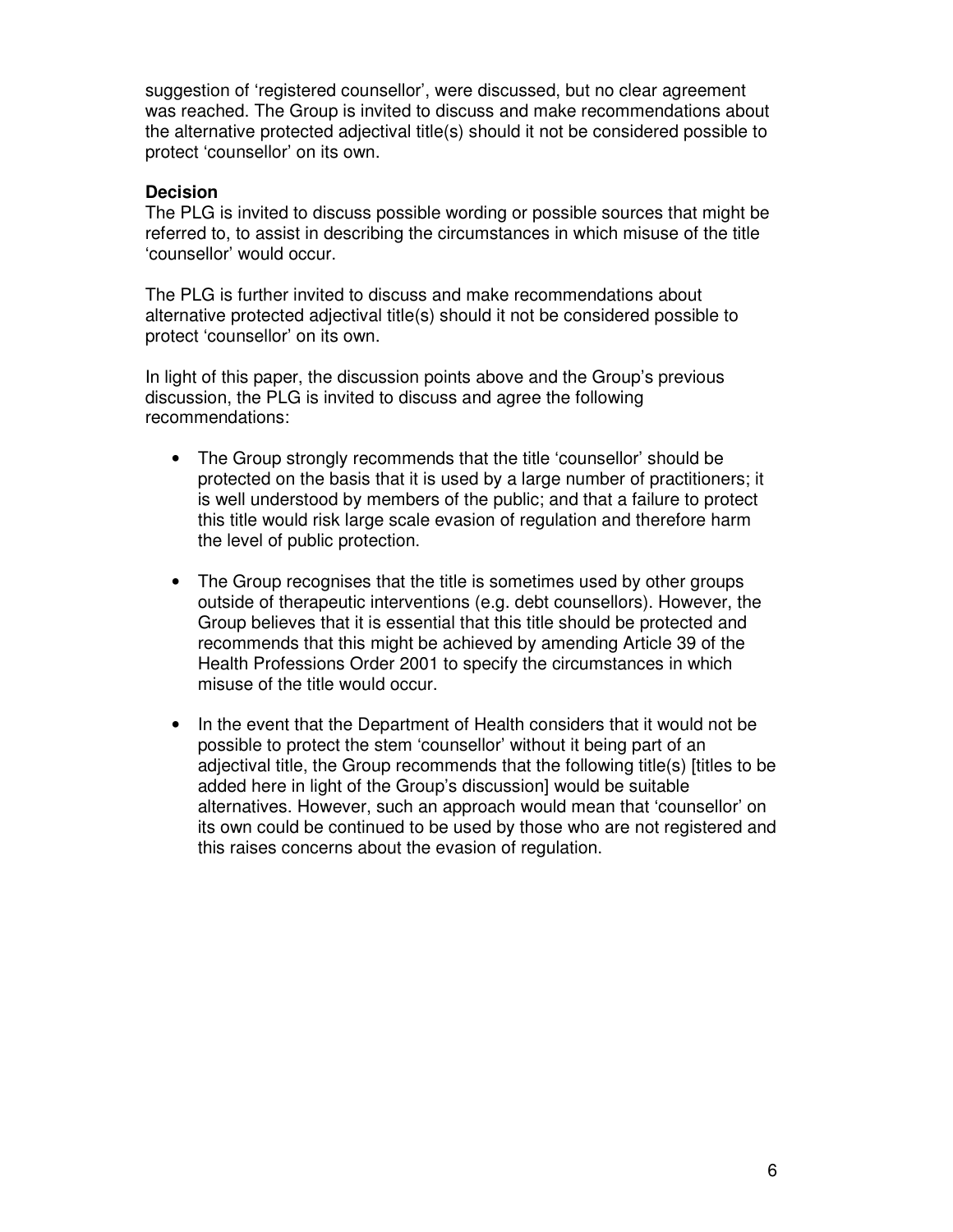## **Appendix 1: Excerpts from 'Structure of the Register and protected titles' (considered by the Group at its meeting on Wednesday 28 January 2009 and Thursday 29 January 2009)**

[Section one: Background and context]

# **1.2 Protected titles**

In the call for ideas, we also asked which titles should be protected and why.

# **1.2.1 About protected titles**

The HPC regulates by protection of title. Each of the professions regulated has at least one title which is protected in law. This means that only someone who is registered in the relevant part of the HPC Register is able to use that protected title.

The HPC's powers to protect titles are contained within Article 6 (2) of the Health Professions Order 2001 ('the Order'). The parts of the Register and the protected titles are set out in a schedule to the Health Professions Council (Parts and entries in the Register) Order of Council 2003.

# **1.2.2 Protection of function**

The HPC regulates by protection of title. This approach to regulation tends to be common amongst the UK regulators of healthcare professionals. However, some regulators also have protection of function. This means that a particular task or role is protected by law and can only be undertaken by someone who is registered.

An example of this is the fitting of contact lenses which has to be undertaken by someone who is appropriately qualified and registered with the General Optical Council. Internationally, some of the state boards in the United States regulate by protection of function – their legislation prescribing what licenses in each profession can and cannot do.

Sometimes other legislation outside of professional registration also acts to protect or 'restrict' certain functions. For example, only a podiatrist who successfully completes approved education and training and has their entry in the Register appropriately annotated is able to supply certain prescription only medicines and administer certain local anaesthetics. This is a requirement under the Prescription Only Medicines (Human Use) Order 1997, an Order under the Medicines Act 1968.

The relative advantages and disadvantages of protection of title versus protection of function are often the subject to debate. A common criticism of protection of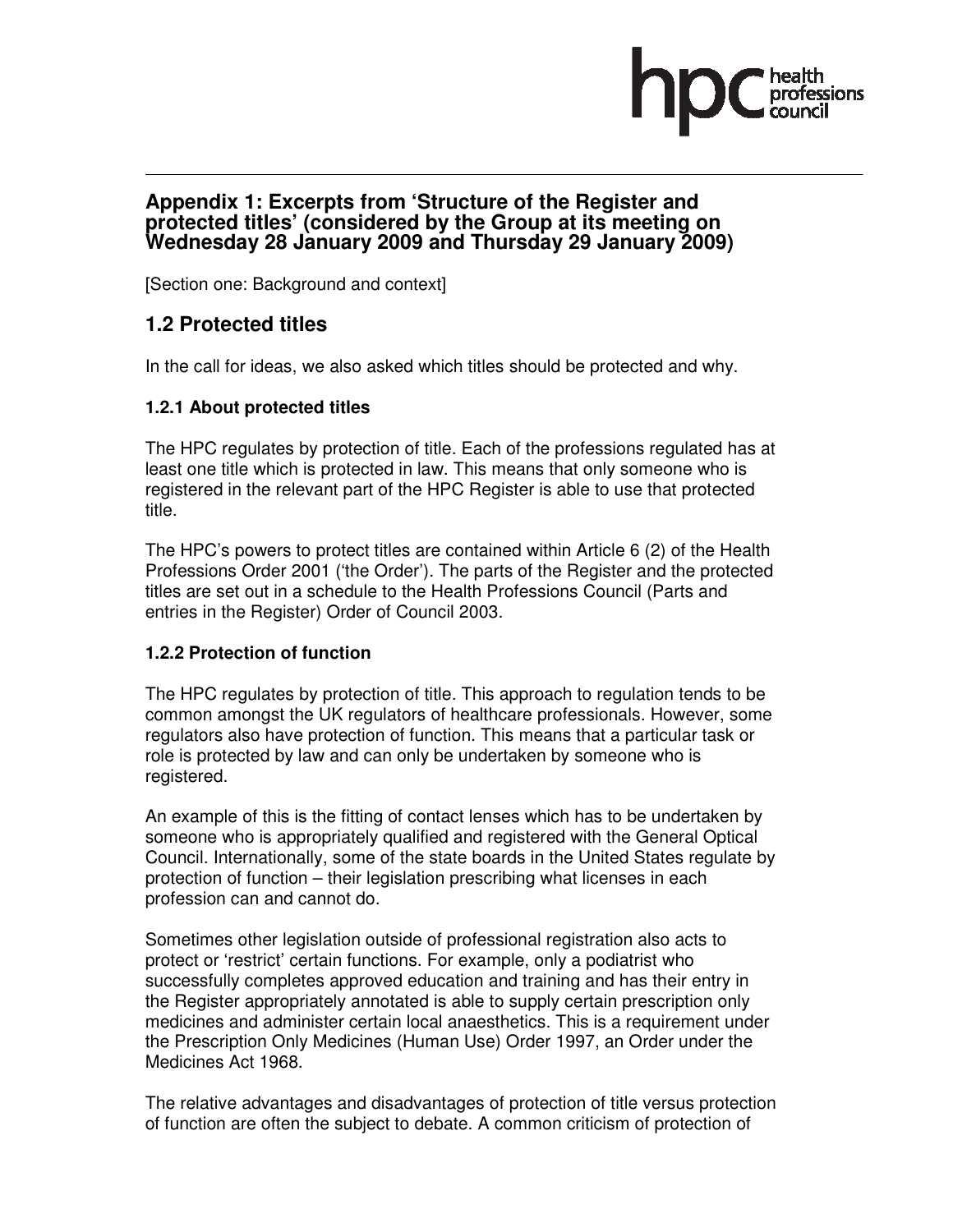title is that this does not prevent individuals who wish to avoid regulation 'rebranding' their services and continuing in practice.

Conversely, a common criticism of protection of function is that this would fetter the change and development of professions, and the emergence of new roles and new professions. Further, whilst it might be possible to define in law specific 'physical' functions that are specific to a small number of professions, this may be far more problematic for other professions where the nature of the intervention would be far harder to define in law. In addition, multi-disciplinary team working means that tasks that in the past that may have been undertaken by one profession are now undertaken by a variety of different professions.

# **1.2.3 Existing protected titles**

| <b>Part of the Register</b>        | <b>Protected title(s)</b>         |
|------------------------------------|-----------------------------------|
|                                    |                                   |
| Arts therapists                    | Art psychotherapist               |
|                                    | Art therapist                     |
|                                    | <b>Dramatherapist</b>             |
|                                    | Music therapist                   |
|                                    |                                   |
| <b>Biomedical scientists</b>       | <b>Biomedical scientist</b>       |
|                                    | Medical laboratory technician     |
|                                    |                                   |
| Chiropodists / Podiatrists         | Chiropodist                       |
|                                    | Podiatrist                        |
|                                    |                                   |
| <b>Clinical scientists</b>         | <b>Clinical scientist</b>         |
| <b>Dietitians</b>                  | Dietitian                         |
|                                    | Dietician                         |
|                                    |                                   |
| Occupational therapists            | Occupational therapist            |
|                                    |                                   |
| Operating department practitioners | Operating department practitioner |
|                                    |                                   |
| Orthoptists                        | Orthoptist                        |
|                                    |                                   |
| Prosthetists / Orthotists          | Prosthetist                       |
|                                    | Orthotist                         |
|                                    |                                   |
| Paramedics                         | Paramedic                         |
|                                    |                                   |
| Physiotherapist                    | Physiotherapist                   |
|                                    | Physical therapist                |
|                                    |                                   |
| Radiographer                       | Diagnostic radiographer           |
|                                    | Therapeutic radiographer          |

A list of the existing protected titles is provided below for information.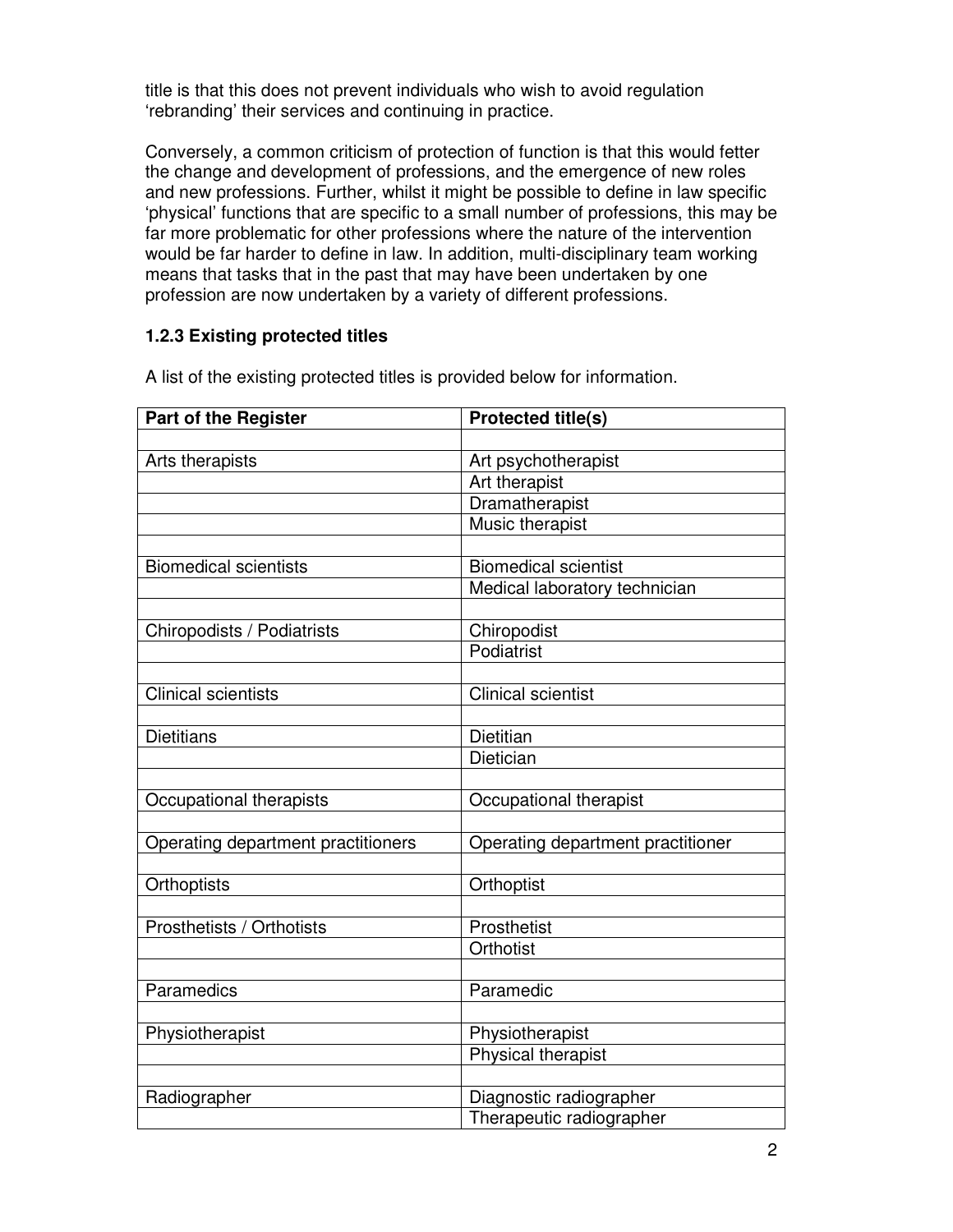| Speech and language therapist | Speech and language therapist |
|-------------------------------|-------------------------------|
|                               | Speech therapist              |

In some professions more than one title is protected. This is often where there is differentiation in education and training and standards of safe and effective practice between titles - for example, the arts therapists and radiographers parts of the Register.

However, in some parts of the Register where there is no differentiation, more than one title is protected. For example, for chiropodists / podiatrists both titles are in wide current usage. They are sometimes used interchangeably by practitioners and therefore both titles are protected.

In other instances, more than one title is protected to prevent an obvious evasion of protection of title. For example, the title 'physical therapist' is not commonly used by physiotherapists in the UK but is used internationally, and is therefore protected to prevent an obvious evasion of registration.

### **1.2.4 Legal powers**

The HPC's powers relating to protection of title are included in the Order and reproduced below. These powers are explained further overleaf.

Article 39 of the Order sets out a number of offences relating to the misuse of protected titles.

Article 39 (1) of the Order says:

Subject to paragraph (2), a person commits an offence if with intent to deceive (whether expressly or by implication)—

- (a) he falsely represents himself to be registered in the register, or particular part of it or to be the subject to any entry in the register;
- (b) he uses a title referred to in article  $6(2)$  to which he is not entitled;
- (c) he falsely represents himself to possess qualifications in a relevant profession.

Article 39 (3) of the Order says:

A person commits an offence if—

(a) with intent that any person shall be deceived (whether expressly or by implication) he causes or permits another person to make any representation about himself which, if made by himself with intent to deceive, would be an offence under paragraph (1); or which

- (i) is false to his own knowledge; and
- $(ii)$  if made by the other person would be an offence by him under paragraph (1)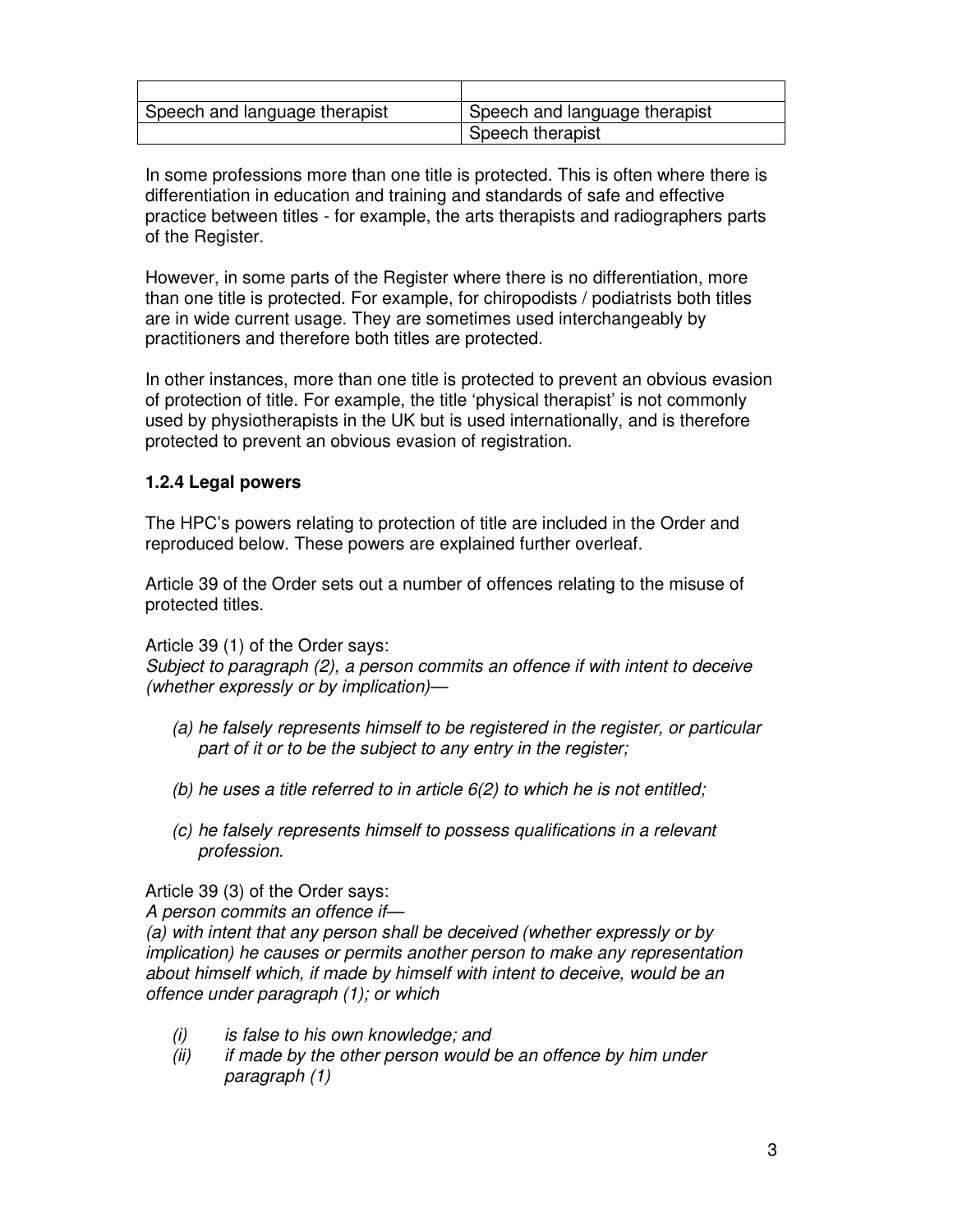# **1.2.6 Prosecution of cases**

The HPC's legal powers outlined in section 1.2.4 mean that it can prosecute individuals who use a protected title whilst not registered, if they do so with 'intent to deceive'. A person found guilty can be liable to a fine on level 5 of the standard scale (up to £5000).

This means that in any proceedings brought by the HPC, the HPC has to prove that the title was used with the intention of misleading members of the public. The intention to deceive can be both express and implied. This means that the HPC is able to deal with cases where the title may not be used, but its use is implied in others ways.

To illustrate:

- 1. An individual advertises in a directory service as a physiotherapist but is not registered. This person could be liable for prosecution under Article 39 (1) b; there is evidence of an express use of a protected title to which the individual is not entitled.
- 2. An individual advertises in a directory service, is not registered, and does not use the protected title 'physiotherapist'. However, in their advert they say that one of the services they offer is 'physiotherapy'. This person could be liable for prosecution under Article 39 (1) b; the protected title is not used but its use is implied.

The two examples given on the previous page are not intended to be an exhaustive list of the kinds of cases that the HPC is able to handle. However, they do provide an illustration of how the legislation functions.

The HPC's fitness to practise department is responsible for investigating complaints about protection of title. Case Officers are responsible for gathering relevant information to ascertain whether an offence might have been committed. In summary, a three stage process is normally followed:

- The person concerned is asked to explain their alleged conduct (unless there is evidence that the complaint has no basis  $-$  e.g. the person is registered under another name).
- If there is clear evidence of an offence (or if no response as been received to correspondence), a cease and desist letter is sent, warning the individual that their misuse of a protected title must stop, or steps will be taken to prosecute.
- Dependent on the evidence and the response received, steps are taken to make a decision about prosecution, which may include obtaining witness statements and interviewing the alleged offender.

Information may also be passed to the police and trading standards as appropriate.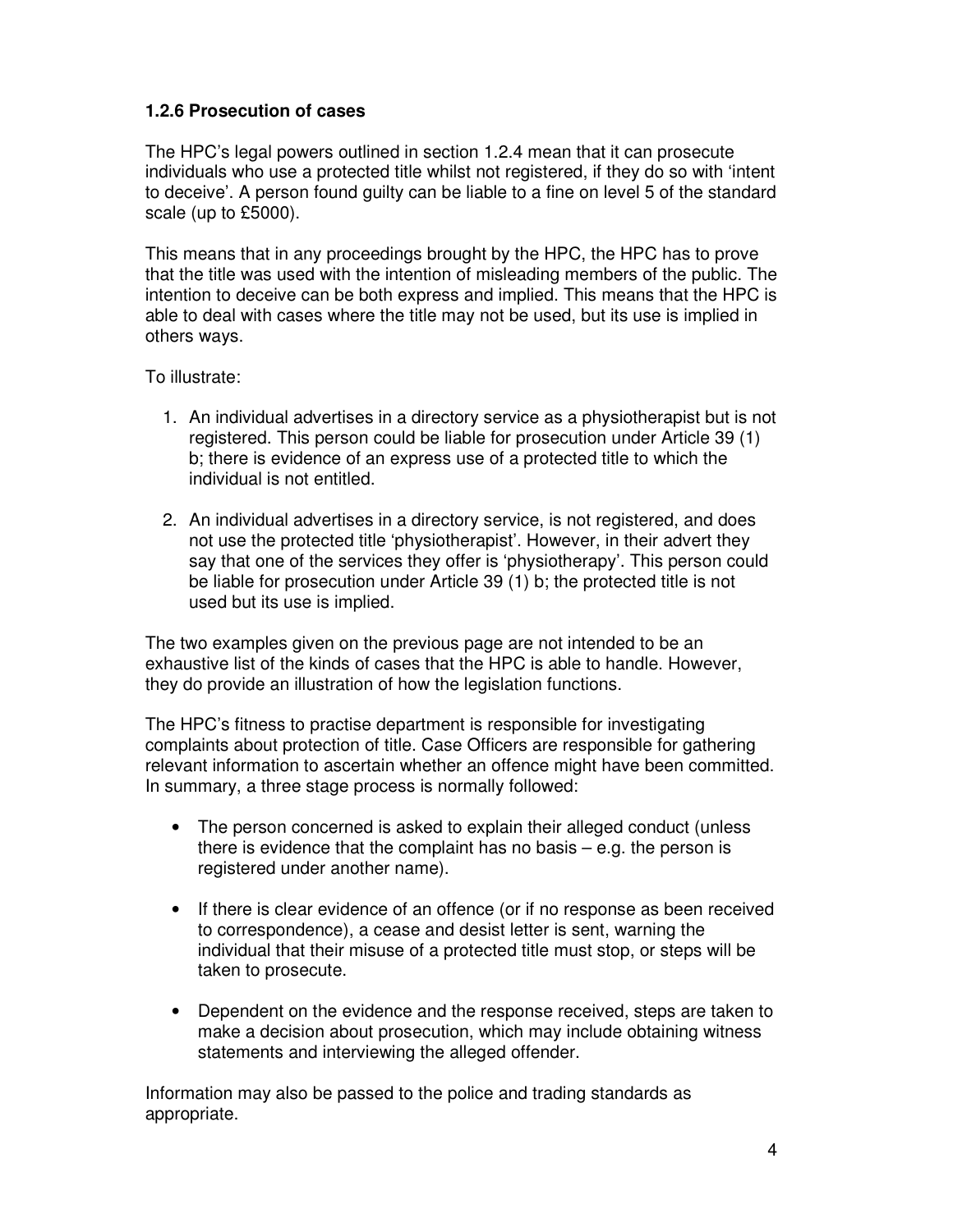To date, the HPC has found that this approach has been an effective way to prevent the misuse of protected titles (please also see the section overleaf on communication). Whilst the HPC has not yet taken prosecution action itself, it has worked with the police and other agencies to assist in their investigations. For example, in November 2007 an individual was cautioned by Essex Police for misuse of the protected title 'physiotherapist'.

As the purpose of protection of title is the ability to take appropriate action against those who would mislead members of the public, there are some uses of a protected title that may not cause concern. For example, those undertaking training may use the title but with an adjective that makes it clear that they are not registered – for example by using the prefixes 'trainee' or 'student'. In these circumstances it is clear that the individual is in training and therefore there is no intention to deceive.

Other examples include the use of terms such as 'animal', 'equine', 'veterinary' or 'industrial' before the protected title which show there is no intention to deceive; the prefix clearly indicates that the person concerned does not treat human beings. For example, some individuals use the title 'animal physiotherapist' and provide physiotherapy solely for animals.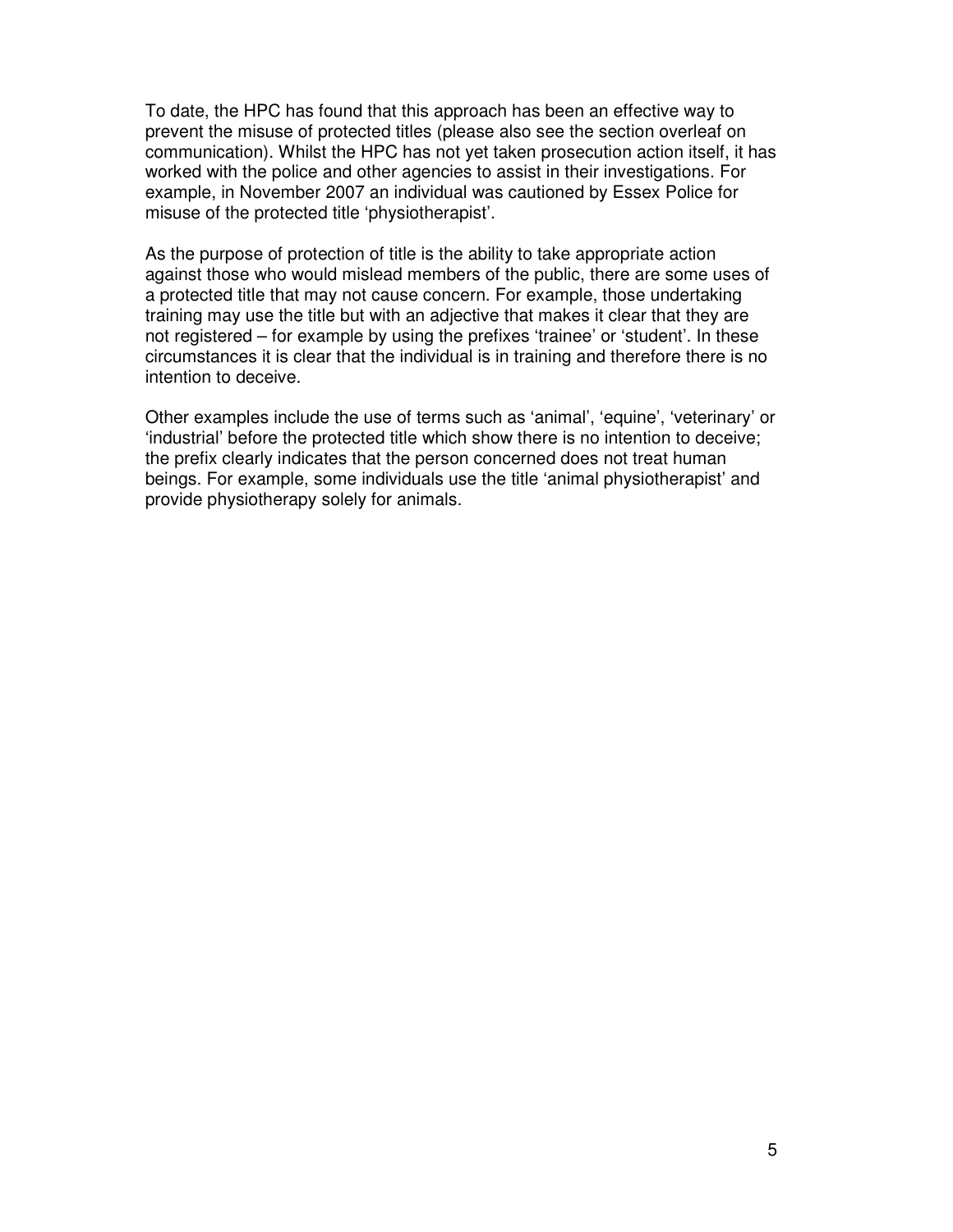[Section two: Responses to the call for ideas on the Structure of the Register and protected titles]

# **2.4 Counsellors**

Many respondents said that the titles of psychotherapist and counsellor should be protected but did not provide any rationale for this. Where comments were made, respondents did not envisage any problem with protecting the title 'psychotherapist', which they said was in wide usage by the profession.

Those respondents who did discuss the protection of the title 'counsellor' were split as to whether it would be possible to protect it. Those who argued that it was necessary to protect the title argued that the title was well recognised by members of the public and used by a significant proportion of therapists. COSCA said that the title was 'fundamentally important' and said that counsellor was well recognised by members of the public, even more so than psychotherapist. The BACP agreed, arguing that a recent project had found that counsellor was the most publicly accepted title for someone offering psychological therapy and attracted less stigma in the eyes of the public than psychotherapist. They further added that counsellor was used by the majority of their members to describe some if not all of their work; was used by many organisations delivering psychological therapy services; and said that counsellor unlike psychotherapist had job descriptions and pay bands under the National Health Service (NHS) agenda for change. Relationships Scotland also said: 'The title 'counsellor' is vital for the integrity of our work in Scotland and should be protected.'

Amongst those who said that it would not be possible to protect the title, it was argued that the title was too ambiguous and/or that it was widely in use by individuals outside of therapeutic settings and therapeutic interventions. The Association of Christian Counsellors said: 'We would like to see counsellor and psychotherapist protected but there is a need to identify counselling from the other uses of the word – i.e. debt counselling.' Counsellors and Psychotherapists in Primary Care said that the title was a 'generic term' that was 'all too easily confused with advice giving, consultative and supportive roles within other professions'. They said it was therefore important that a distinction was made that would 'distinguish the specifically trained counsellor from those subsuming some skills within another professional role'. The National Association of Counsellors, Hypnotherapists and Psychotherapists said that the terms counselling and counsellor were often 'over-used and mis-used'. They said it was important that only those with appropriate clinical training could be registered with the HPC as a counsellor.

The BACP disagreed with the argument that the title was too widely used in other occupations. They said that their investigations had indicated that 'only one occupational group …makes any significant use of the title'. They said these were money advisors who referred to themselves as 'debt counsellors', money advice case workers' and 'debt advisors'. Some of these individuals were members of the Institute of Money Advisors, which had around 1200 members. They were additionally concerned that to leave counsellor as an unregulated title would mean that many practitioners would have no need to apply to the HPC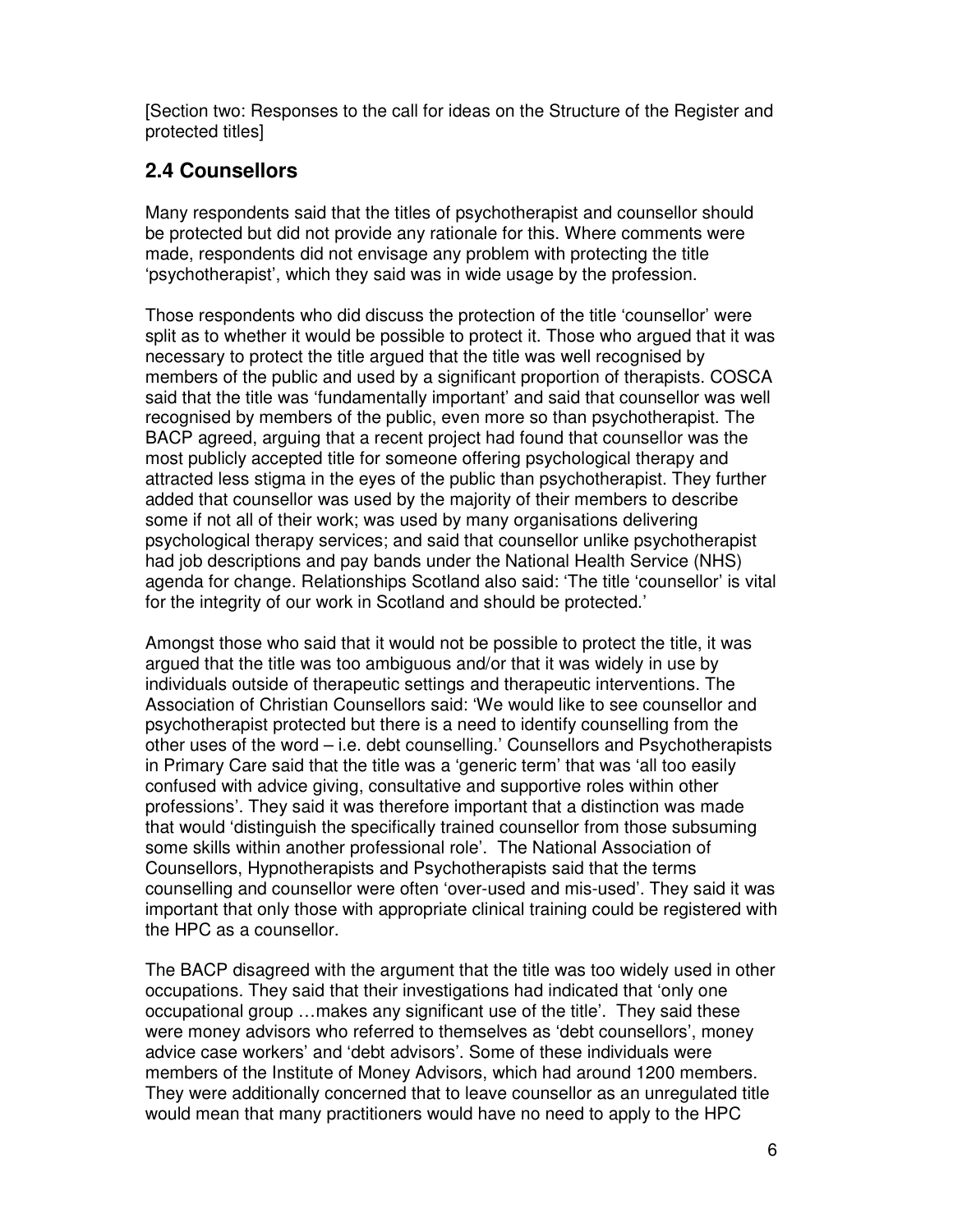Register to continue to work. In contrast, Chrysalis and the Counselling Society said that protecting the title would 'harm public protection' because those not wishing to register would choose an alternative title, and that it would 'harm counselling provision and access' because of an adverse impact upon the voluntary and part-time sectors.

The most common alternative suggestion to counsellor was therapeutic counsellor, though some suggested psychotherapeutic counsellor. The CPCAB, the Association of Christian Counsellors, the Minster Centre and the Manchester College all suggested that therapeutic counsellor should be protected. The Association of Counsellors and Psychotherapists in Primary Care suggested counselling therapist or psychotherapeutic counsellor. The College of Psychoanalysts suggested psychotherapeutic counsellor and said that the shorter therapeutic counsellor was 'ambiguous' and 'inadequate' as a title. An individual respondent used the title psychotherapist counsellor in their response.